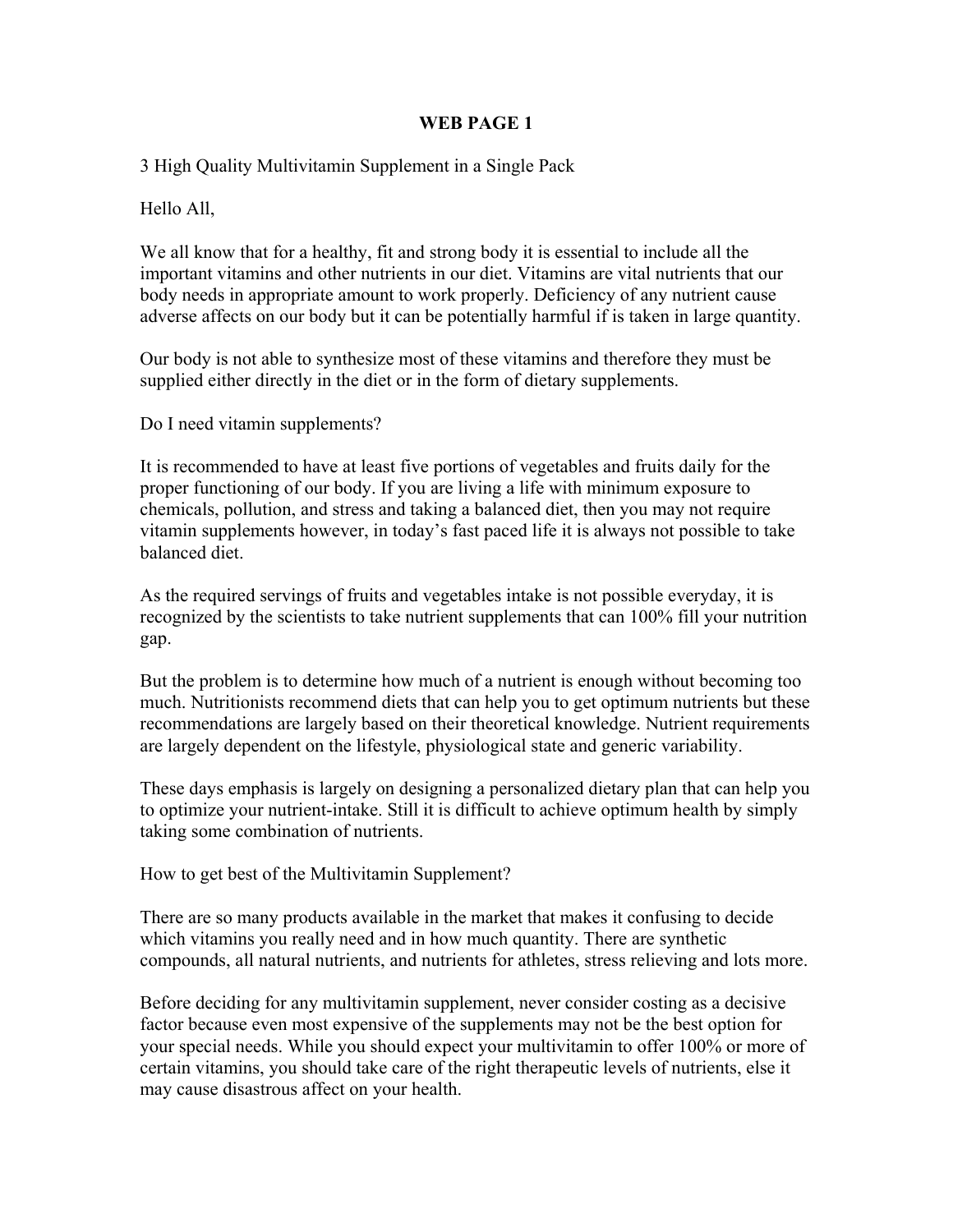Finally help is here!

Patrick Holford is a leading light in new approaches to health and nutrition. He began his academic career in the field of psychology. While completing his bachelor degree in Experimental Psychology at the University of York he researched the role of nutrition in mental health and illness.

He later tested the effects of improved nutrition on children's  $IO -$  an experiment that was the subject of a Horizon documentary in 1987.

He became a student of twice Nobel Prize Winner Dr. Linus Pauling, who believed that the future of medicine was "optimum nutrition". In 1984, with the support of Dr Pauling, Patrick Holford founded the Institute of Optimum Nutrition -charitable and independent educational trust - for furthering education and research into nutrition. ION is now one of the most respected training colleges for clinical nutritionists.

Why Patrick Holford?

"Patrick Holford is guiding the nutrition revolution."

Dr Jeffrey Bland, founder of the Institute of Functional Medicine, USA

Patrick Holford is a pioneer in new approaches to health and nutrition, specialising in the field of mental health.

Patrick has successfully organized many educational campaigns that brought attention to the importance of zinc and pyrolluyria, disglycaemia, antioxidants, methylation and homocysteine, IgG food allergies, essential fats in mental health – factors still greatly underestimated in the treatment of mental illness.

At ION he pioneered many radical ideas in nutrition, from the importance of antioxidants to the dangers of HRT. He has written over 28 popular books, now translated into 17 languages from Spanish to Chinese. The first, Optimum Nutrition Bible, has sold over a million copies worldwide.

Patrick Holford, founder of The Institute for Optimum Nutrition, is widely regarded as an international expert on the role that nutrition plays in Optimum Health.

Patrick has written 28 books selling more than a million copies worldwide. His books are available in 30 countries of the world and are in 15 different languages, from Arabic to Chinese: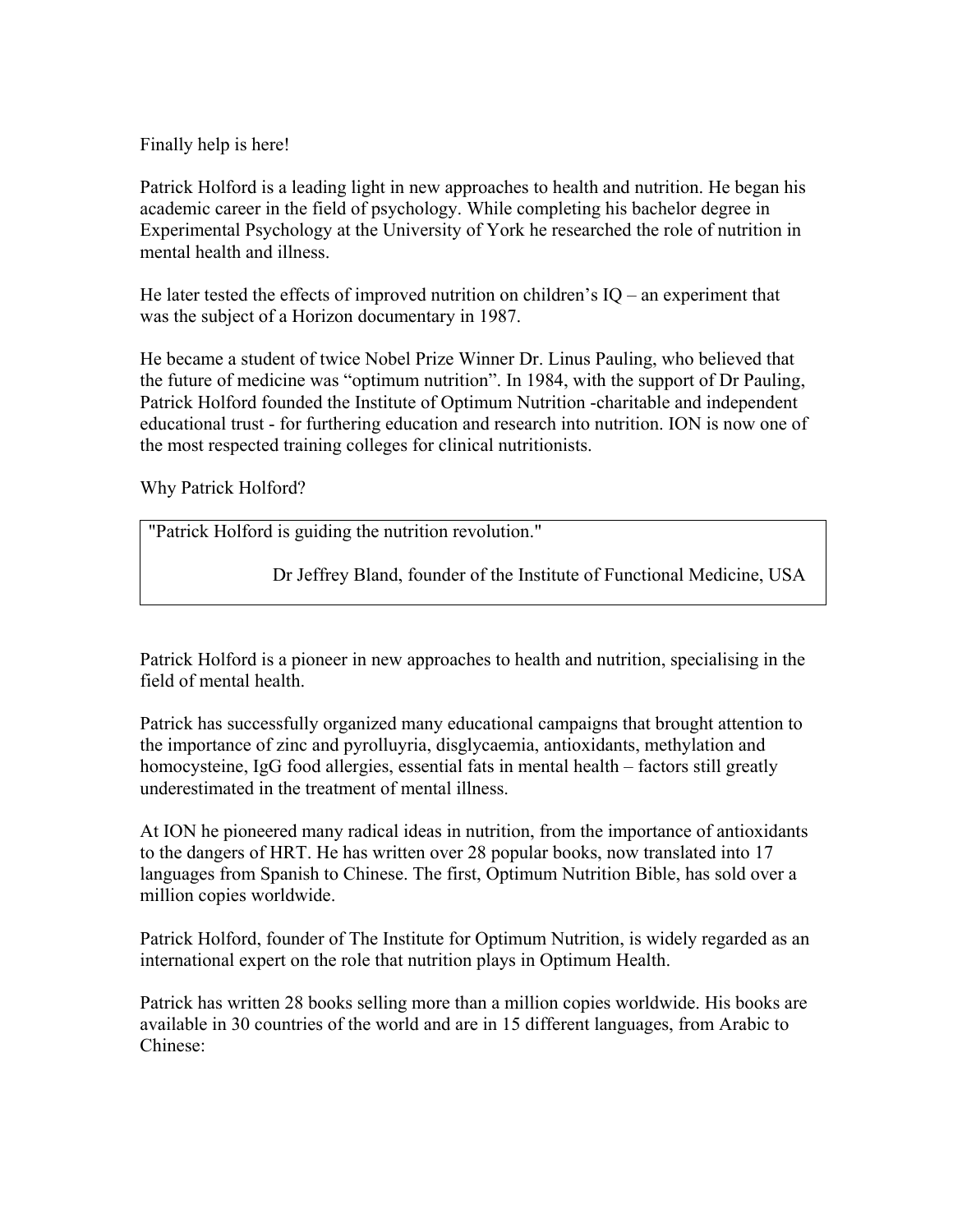### Acclaim from Critics!!

### **Daily Mail**

*"Patrick Holford is one of the world's leading authorities on new approaches to health and nutrition."* 

### **Hazel Courteney, winner of 'Health Journalist of the Year'**

*"Patrick Holford offers the most informative, easy to read, cutting edge alternative information you can trust."* 

### **Independent - about the Optimum Nutrition Bible**

*"Invaluable. One of the top ten self-help books of all time."* 

# **Guardian**

*"Health guru Patrick Holford addresses the true causes of illness – diet. Holford may be regarded as being outside the mainstream, but increasingly his approach is being fostered in conventional medicine."* 

### **New Woman**

*"Go and buy Patrick Holford's book The Optimum Nutrition Bible and learn how to eat yourself better."* 

# **Hello**

*"The Optimum Nutrition Bible is packed with practical information including an A–Z of nutritional healing, a questionnaire to work out your own nutritional needs and everything you need to know about supplements."*

Patrick Holford now introducing the Optimum Nutrition Pack

A revolutionary nutritional supplement to enhance your mental health and boosts your energy

Optimum Nutrition Pack consists of

- Advanced Optimum Nutrition Formula
- Immune C
- Essential Omegas<sup>TM</sup>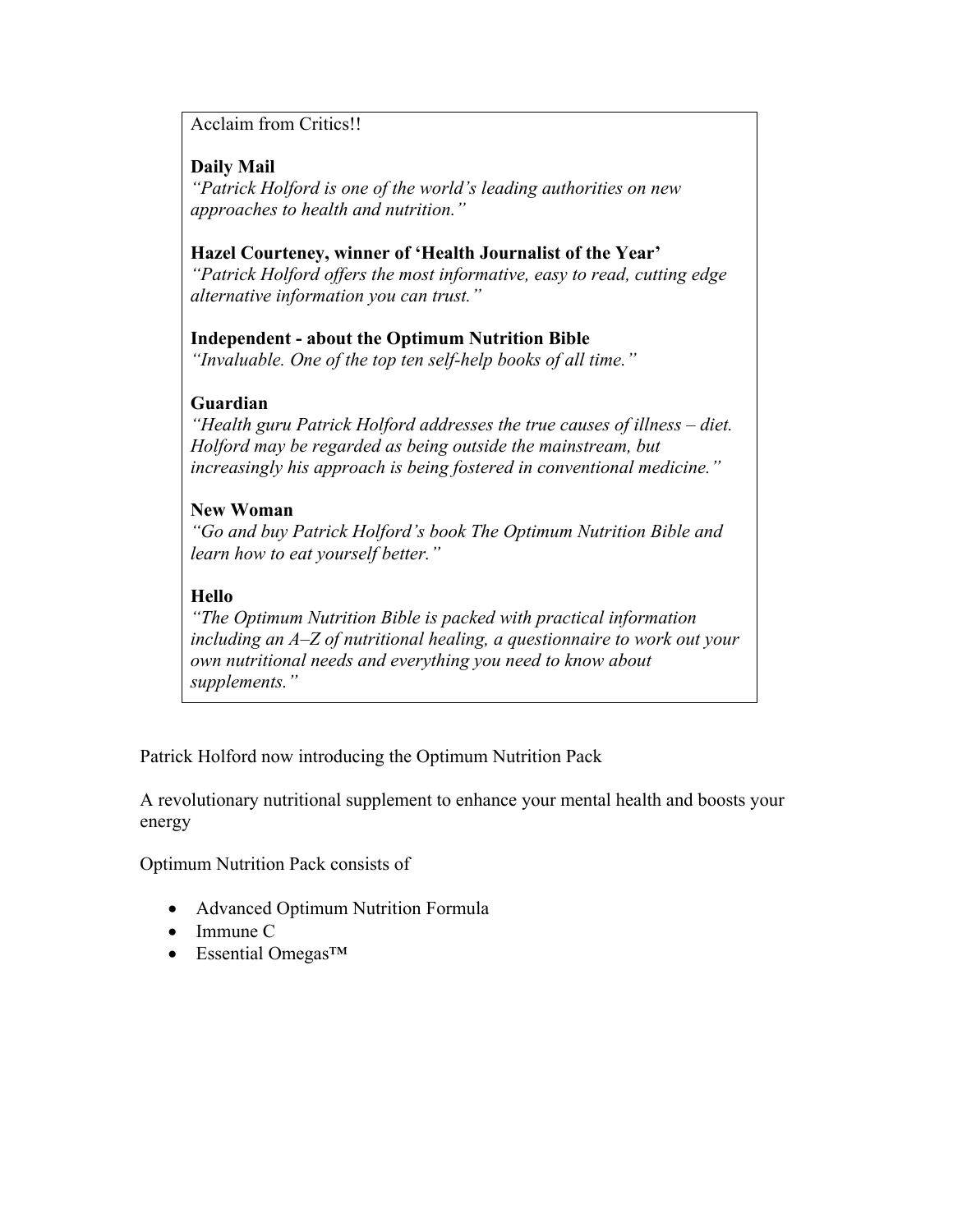What Patrick Holford says about Optimum Nutrition Pack…?

"Advanced Optimum Nutrition Formula™ is the ideal formula for those seeking optimum health and whose lifestyle demands a high level support of nutrients for energy"

"Immune C is the optimum all round supplement to take on an ongoing basis to keep your immune system on top form"

"Most people in the Western world eat too much saturated fat, the kind that kills, and too little of the essential fats, the kind that heal.... Eating the right kind of fat is absolutely vital for optimal health.... who wants to be average?"

Advanced Optimum Nutrition Formula

Advanced Optimum Nutrition Formula is the correct balance of vitamins and minerals that will help you in:

- boosting vitality
- overcoming vitamin and/or mineral deficiencies
- promoting well-being

The Advanced Optimum Nutrition Formula™ offers the most concentrated source of essential nutrients available to provide optimum levels of every essential vitamin and mineral.

Children under 12 years of age, pregnant and breastfeeding women should consult a healthcare practitioner prior to use.

### Immune C

Our immunity system is as strong as healthy diet we take. For a strong immunity system the proper intake of Vitamin C and minerals is very important. Immune C is an excellent nutrition supplement that constitutes optimum amounts of the vital nutrients vitamin C and zinc, which support the body's natural defences.

Immune C assists in supporting the function of the immune system and to sooth the symptoms associated with cold and flu.

Do not use with pre-diagnosed advanced systemic illnesses such as tuberculosis, leukaemia, connective tissue diseases, multiple sclerosis, HIV, AIDS or other autoimmune disorders.

Immune C provides optimal levels of Vitamin C, zinc and herbs such as Bilberry, Cat's claw, Echinacea and Black Elderberry to enhance and protect your immune system.